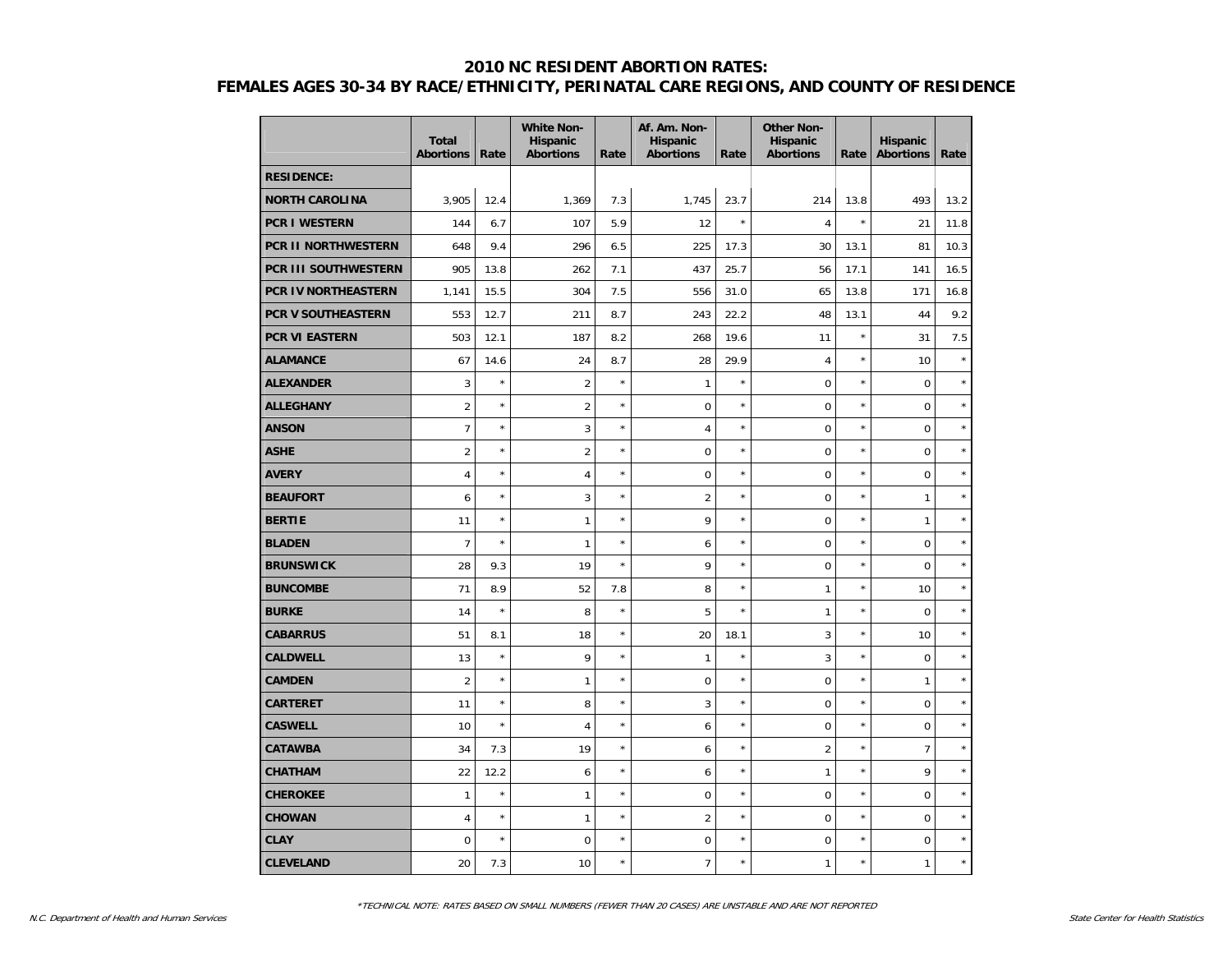|                   | <b>Total</b><br><b>Abortions</b> | Rate    | <b>White Non-</b><br>Hispanic<br><b>Abortions</b> | Rate       | Af. Am. Non-<br><b>Hispanic</b><br><b>Abortions</b> | Rate       | <b>Other Non-</b><br>Hispanic<br><b>Abortions</b> | Rate    | <b>Hispanic</b><br><b>Abortions</b> | Rate    |
|-------------------|----------------------------------|---------|---------------------------------------------------|------------|-----------------------------------------------------|------------|---------------------------------------------------|---------|-------------------------------------|---------|
| <b>COLUMBUS</b>   | 15                               | $\star$ | 3                                                 | $\star$    | 11                                                  | $\star$    | 1                                                 | $\star$ | $\mathbf 0$                         |         |
| <b>CRAVEN</b>     | 37                               | 12.1    | 20                                                | 10.2       | 15                                                  | $\star$    | $\mathbf 0$                                       | $\star$ | 2                                   | $\star$ |
| <b>CUMBERLAND</b> | 231                              | 20.0    | 74                                                | 13.9       | 124                                                 | 29.0       | 18                                                | $\star$ | 11                                  | $\star$ |
| <b>CURRITUCK</b>  | 10                               | $\star$ | 10                                                | $^{\star}$ | $\mathbf 0$                                         | $\star$    | $\pmb{0}$                                         | $\star$ | $\pmb{0}$                           | $\star$ |
| <b>DARE</b>       | 17                               | $\star$ | 14                                                | $\star$    | $\overline{2}$                                      | $\star$    | $\mathbf 0$                                       | $\star$ | $\mathbf{1}$                        | $\star$ |
| <b>DAVIDSON</b>   | 26                               | 5.5     | 18                                                | $\star$    | 4                                                   | $^{\star}$ | $\mathbf 0$                                       | $\star$ | 3                                   | $\star$ |
| <b>DAVIE</b>      | 5                                | $\star$ | 5                                                 | $^{\star}$ | $\mathbf 0$                                         | $\star$    | $\mathbf 0$                                       | $\star$ | $\mathbf 0$                         | $\star$ |
| <b>DUPLIN</b>     | 8                                | $\star$ | $\overline{2}$                                    | $^{\star}$ | 3                                                   | $\star$    | $\overline{0}$                                    | $\star$ | $\overline{2}$                      | $\star$ |
| <b>DURHAM</b>     | 232                              | 19.4    | 33                                                | 6.5        | 132                                                 | 33.2       | 11                                                | $\star$ | 47                                  | 24.6    |
| <b>EDGECOMBE</b>  | 27                               | 15.9    | 5                                                 | $\star$    | 22                                                  | 22.3       | $\pmb{0}$                                         | $\star$ | $\mathsf 0$                         | $\star$ |
| <b>FORSYTH</b>    | 138                              | 12.0    | 48                                                | 8.1        | 47                                                  | 15.1       | 6                                                 | $\star$ | 30                                  | 14.6    |
| <b>FRANKLIN</b>   | 29                               | 16.3    | $\overline{4}$                                    | $\star$    | 21                                                  | 46.7       | 0                                                 | $\star$ | $\overline{4}$                      | $\star$ |
| <b>GASTON</b>     | 73                               | 11.2    | 41                                                | 8.8        | 22                                                  | 20.0       | $\overline{4}$                                    | $\star$ | 5                                   | $\star$ |
| <b>GATES</b>      | 5                                | $\star$ | $\mathbf 0$                                       | $^{\star}$ | 5                                                   | $\star$    | $\mathbf 0$                                       | $\star$ | $\mathbf 0$                         | $\star$ |
| <b>GRAHAM</b>     | $\overline{2}$                   | $\star$ | $\mathbf{1}$                                      | $\star$    | $\mathbf 0$                                         | $\star$    | $\overline{0}$                                    | $\star$ | $\mathbf{1}$                        | $\star$ |
| <b>GRANVILLE</b>  | 33                               | 19.3    | 11                                                | $\star$    | 18                                                  | $\star$    | $\overline{0}$                                    | $\star$ | $\overline{4}$                      | $\star$ |
| <b>GREENE</b>     | $\overline{4}$                   | $\star$ | $\mathbf 0$                                       | $\star$    | $\overline{2}$                                      | $\star$    | $\mathbf 0$                                       | $\star$ | $\overline{2}$                      | $\star$ |
| <b>GUILFORD</b>   | 209                              | 12.8    | 54                                                | 7.2        | 122                                                 | 19.6       | 11                                                | $\star$ | 15                                  | $\star$ |
| <b>HALIFAX</b>    | 18                               | $\star$ | $\overline{2}$                                    | $\star$    | 16                                                  | $\star$    | $\mathbf 0$                                       | $\star$ | $\mathbf 0$                         | $\star$ |
| <b>HARNETT</b>    | 41                               | 9.8     | 20                                                | 7.5        | 13                                                  | $\star$    | 1                                                 | $\star$ | 6                                   | $\star$ |
| <b>HAYWOOD</b>    | $\overline{4}$                   | $\star$ | $\overline{4}$                                    | $\star$    | $\mathbf 0$                                         | $\star$    | $\mathbf 0$                                       | $\star$ | $\mathbf 0$                         | $\star$ |
| <b>HENDERSON</b>  | 12                               | $\star$ | $\overline{7}$                                    | $\star$    | $\mathbf{1}$                                        | $\star$    | $\mathbf 0$                                       | $\star$ | $\overline{4}$                      | $\star$ |
| <b>HERTFORD</b>   | $\overline{7}$                   | $\star$ | $\Omega$                                          | $\star$    | $\overline{7}$                                      | $\star$    | 0                                                 | $\star$ | $\mathbf 0$                         | $\star$ |
| <b>HOKE</b>       | 15                               | $\star$ | 5                                                 | $\star$    | 3                                                   | $\star$    | $\overline{2}$                                    | $\star$ | 5                                   | $\star$ |
| <b>HYDE</b>       | 3                                | $\star$ | $\mathbf{1}$                                      | $\star$    | $\mathbf{1}$                                        | $\star$    | 0                                                 | $\star$ | $\mathbf{1}$                        | $\star$ |
| <b>IREDELL</b>    | 52                               | 11.0    | 31                                                | 8.8        | 10                                                  | $\star$    | 4                                                 | $\star$ | 6                                   | $\star$ |
| <b>JACKSON</b>    | 9                                | $\star$ | $\overline{7}$                                    | $\star$    | $\mathbf 0$                                         | $\star$    | 1                                                 | $\star$ | $\mathbf{1}$                        | $\star$ |
| <b>JOHNSTON</b>   | 58                               | 9.7     | 24                                                | 5.9        | 18                                                  | $\star$    | 1                                                 | $\star$ | 15                                  | $\star$ |
| <b>JONES</b>      | $\overline{2}$                   | $\star$ | $\overline{2}$                                    | $\star$    | $\mathbf 0$                                         | $\star$    | $\overline{0}$                                    | $\star$ | $\Omega$                            | $\star$ |
| LEE               | 23                               | 12.0    | 9                                                 | $\star$    | 9                                                   | $\star$    | 0                                                 | $\star$ | $\overline{4}$                      | $\star$ |
| <b>LENOIR</b>     | 20                               | 12.0    | 3                                                 | $\star$    | 17                                                  | $\star$    | $\overline{0}$                                    | $\star$ | $\mathbf 0$                         | $\star$ |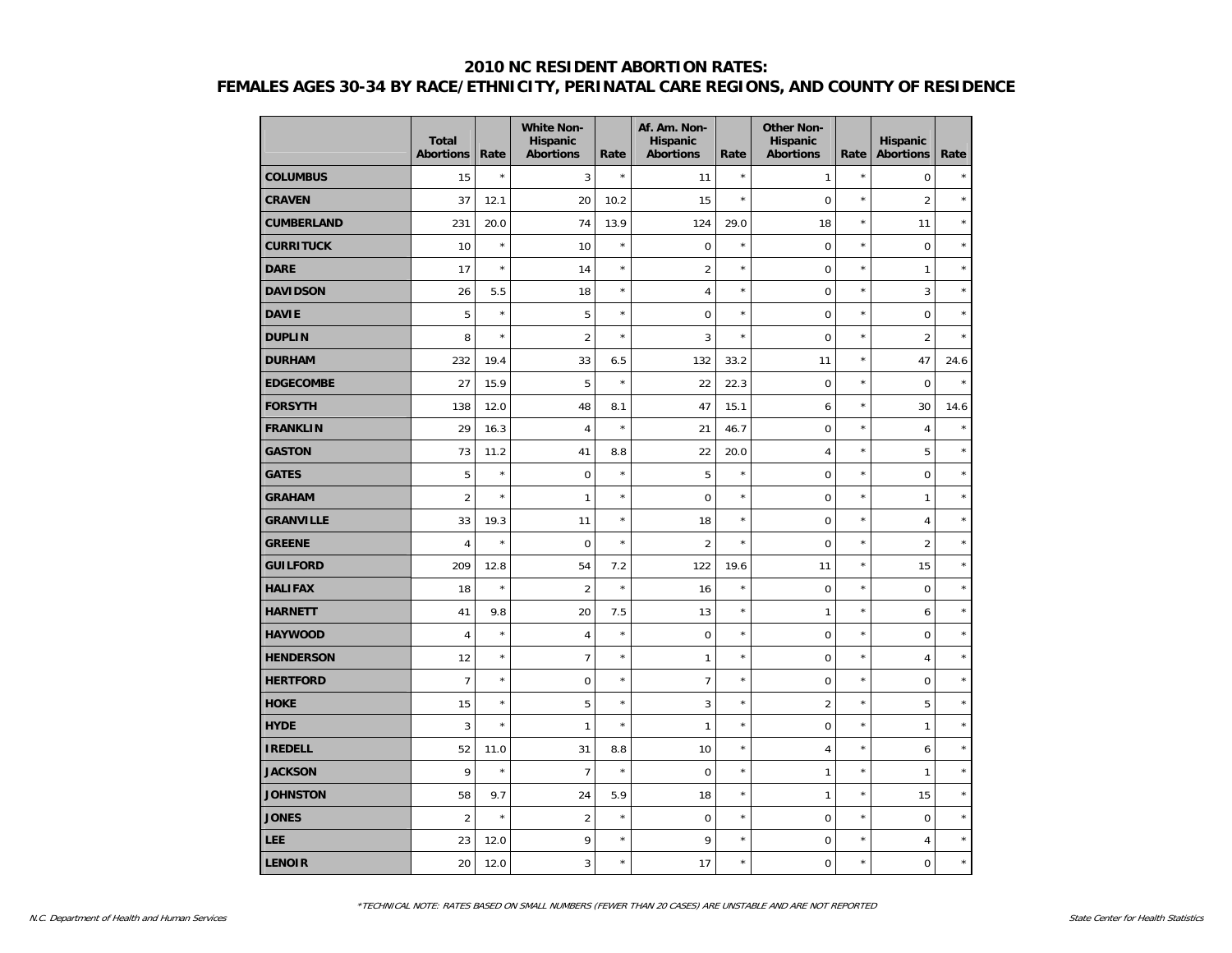|                    | <b>Total</b><br><b>Abortions</b> | Rate    | <b>White Non-</b><br>Hispanic<br><b>Abortions</b> | Rate    | Af. Am. Non-<br><b>Hispanic</b><br><b>Abortions</b> | Rate       | <b>Other Non-</b><br>Hispanic<br><b>Abortions</b> | Rate       | <b>Hispanic</b><br><b>Abortions</b> | Rate    |
|--------------------|----------------------------------|---------|---------------------------------------------------|---------|-----------------------------------------------------|------------|---------------------------------------------------|------------|-------------------------------------|---------|
| <b>LINCOLN</b>     | 13                               | $\star$ | 8                                                 | $\star$ | $\overline{2}$                                      | $\star$    | $\mathbf 0$                                       | $\star$    | 3                                   | $\star$ |
| <b>MCDOWELL</b>    | 9                                | $\star$ | 8                                                 | $\star$ | $\mathbf 0$                                         | $\star$    | 1                                                 | $\star$    | $\mathbf 0$                         | $\star$ |
| <b>MACON</b>       | $\overline{4}$                   | $\star$ | $\mathbf{1}$                                      | $\star$ | $\mathbf 0$                                         | $\star$    | $\mathbf 0$                                       | $\star$    | 3                                   | $\star$ |
| <b>MADISON</b>     | $\mathbf{1}$                     | $\star$ | $\mathbf{1}$                                      | $\star$ | $\mathbf 0$                                         | $\star$    | $\mathbf 0$                                       | $\star$    | $\mathbf 0$                         | $\star$ |
| <b>MARTIN</b>      | 5                                | $\star$ | $\mathbf{1}$                                      | $\star$ | $\overline{4}$                                      | $\star$    | $\overline{0}$                                    | $\star$    | $\mathbf 0$                         | $\star$ |
| <b>MECKLENBURG</b> | 672                              | 17.2    | 143                                               | 8.0     | 361                                                 | 28.1       | 45                                                | 17.5       | 118                                 | 20.5    |
| <b>MITCHELL</b>    | 5                                | $\star$ | 5                                                 | $\star$ | $\pmb{0}$                                           | $\star$    | $\mathbf 0$                                       | $\star$    | $\mathsf 0$                         | $\star$ |
| <b>MONTGOMERY</b>  | $\overline{4}$                   | $\star$ | $\overline{2}$                                    | $\star$ | $\mathbf{1}$                                        | $\star$    | $\mathbf 0$                                       | $\star$    | $\mathbf{1}$                        | $\star$ |
| <b>MOORE</b>       | 25                               | 10.5    | 16                                                | $\star$ | $\overline{7}$                                      | $\star$    | $\mathbf 0$                                       | $\star$    | 1                                   | $\star$ |
| <b>NASH</b>        | 45                               | 15.4    | 12                                                | $\star$ | 31                                                  | 24.5       | $\mathbf 0$                                       | $\star$    | $\overline{2}$                      | $\star$ |
| <b>NEW HANOVER</b> | 68                               | 10.2    | 39                                                | 7.7     | 22                                                  | 23.6       | $\overline{2}$                                    | $\star$    | $\overline{4}$                      | $\star$ |
| <b>NORTHAMPTON</b> | 8                                | $\star$ | $\mathbf{1}$                                      | $\star$ | 6                                                   | $^{\star}$ | $\overline{0}$                                    | $\star$    | $\mathbf{1}$                        | $\star$ |
| <b>ONSLOW</b>      | 77                               | 13.6    | 53                                                | 13.3    | 13                                                  | $\star$    | 5                                                 | $\star$    | 3                                   | $\star$ |
| <b>ORANGE</b>      | 48                               | 12.3    | 17                                                | $\star$ | 13                                                  | $\star$    | 5                                                 | $\star$    | $\overline{7}$                      | $\star$ |
| <b>PAMLICO</b>     | $\mathbf{1}$                     | $\star$ | $\mathbf 0$                                       | $\star$ | $\mathbf{1}$                                        | $\star$    | $\mathbf 0$                                       | $\star$    | $\mathbf 0$                         | $\star$ |
| <b>PASQUOTANK</b>  | 22                               | 17.3    | 6                                                 | $\star$ | 15                                                  | $\star$    | $\mathbf 0$                                       | $\star$    | $\mathbf{1}$                        | $\star$ |
| <b>PENDER</b>      | 11                               | $\star$ | 6                                                 | $\star$ | $\overline{4}$                                      | $\star$    | $\mathbf 0$                                       | $\star$    | $\mathbf{1}$                        | $\star$ |
| <b>PERQUIMANS</b>  | 3                                | $\star$ | $\mathbf 0$                                       | $\star$ | 3                                                   | $^{\star}$ | $\mathbf 0$                                       | $\star$    | $\pmb{0}$                           | $\star$ |
| <b>PERSON</b>      | 28                               | 24.8    | 11                                                | $\star$ | 17                                                  | $\star$    | $\mathbf 0$                                       | $\star$    | $\mathbf 0$                         | $\star$ |
| <b>PITT</b>        | 72                               | 12.5    | 23                                                | 7.8     | 41                                                  | 18.2       | $\overline{2}$                                    | $\star$    | 6                                   | $\star$ |
| <b>POLK</b>        | 6                                | $\star$ | $\overline{4}$                                    | $\star$ | $\overline{0}$                                      | $^{\star}$ | $\mathbf 0$                                       | $\star$    | $\overline{2}$                      | $\star$ |
| <b>RANDOLPH</b>    | 34                               | 7.9     | 22                                                | 6.7     | 4                                                   | $^{\star}$ | $\mathbf{1}$                                      | $\star$    | $\overline{7}$                      | $\star$ |
| <b>RICHMOND</b>    | 15                               | $\star$ | 9                                                 | $\star$ | 5                                                   | $^{\star}$ | $\mathbf 0$                                       | $\star$    | $\mathbf{1}$                        | $\star$ |
| <b>ROBESON</b>     | 52                               | 11.7    | 6                                                 | $\star$ | 17                                                  | $\star$    | 22                                                | 11.4       | $\overline{7}$                      | $\star$ |
| <b>ROCKINGHAM</b>  | 20                               | 7.6     | 11                                                | $\star$ | 6                                                   | $\star$    | $\mathbf 0$                                       | $\star$    | 3                                   | $\star$ |
| <b>ROWAN</b>       | 47                               | 11.1    | 25                                                | 8.7     | 18                                                  | $^{\star}$ | $\mathbf 0$                                       | ×          | $\overline{4}$                      | $\star$ |
| <b>RUTHERFORD</b>  | 14                               | $\star$ | 11                                                | $\star$ | 3                                                   | $^{\star}$ | $\mathbf 0$                                       | $^{\star}$ | $\mathbf 0$                         | $\star$ |
| <b>SAMPSON</b>     | 25                               | 12.5    | $\overline{7}$                                    | $\star$ | 10                                                  | $^{\star}$ | 1                                                 | $\star$    | $\overline{7}$                      | $\star$ |
| <b>SCOTLAND</b>    | 16                               | $\star$ | $\overline{4}$                                    | $\star$ | 11                                                  | $^{\star}$ | 1                                                 | $\star$    | $\mathbf 0$                         | $\star$ |
| <b>STANLY</b>      | 13                               | $\star$ | 11                                                | $\star$ | $\overline{2}$                                      | $^{\star}$ | $\mathbf 0$                                       | $\star$    | $\pmb{0}$                           | $\star$ |
| <b>STOKES</b>      | 4                                | $\star$ | $\overline{4}$                                    | $\star$ | $\mathbf 0$                                         | $\star$    | $\mathbf 0$                                       | $\star$    | $\mathbf 0$                         | $\star$ |